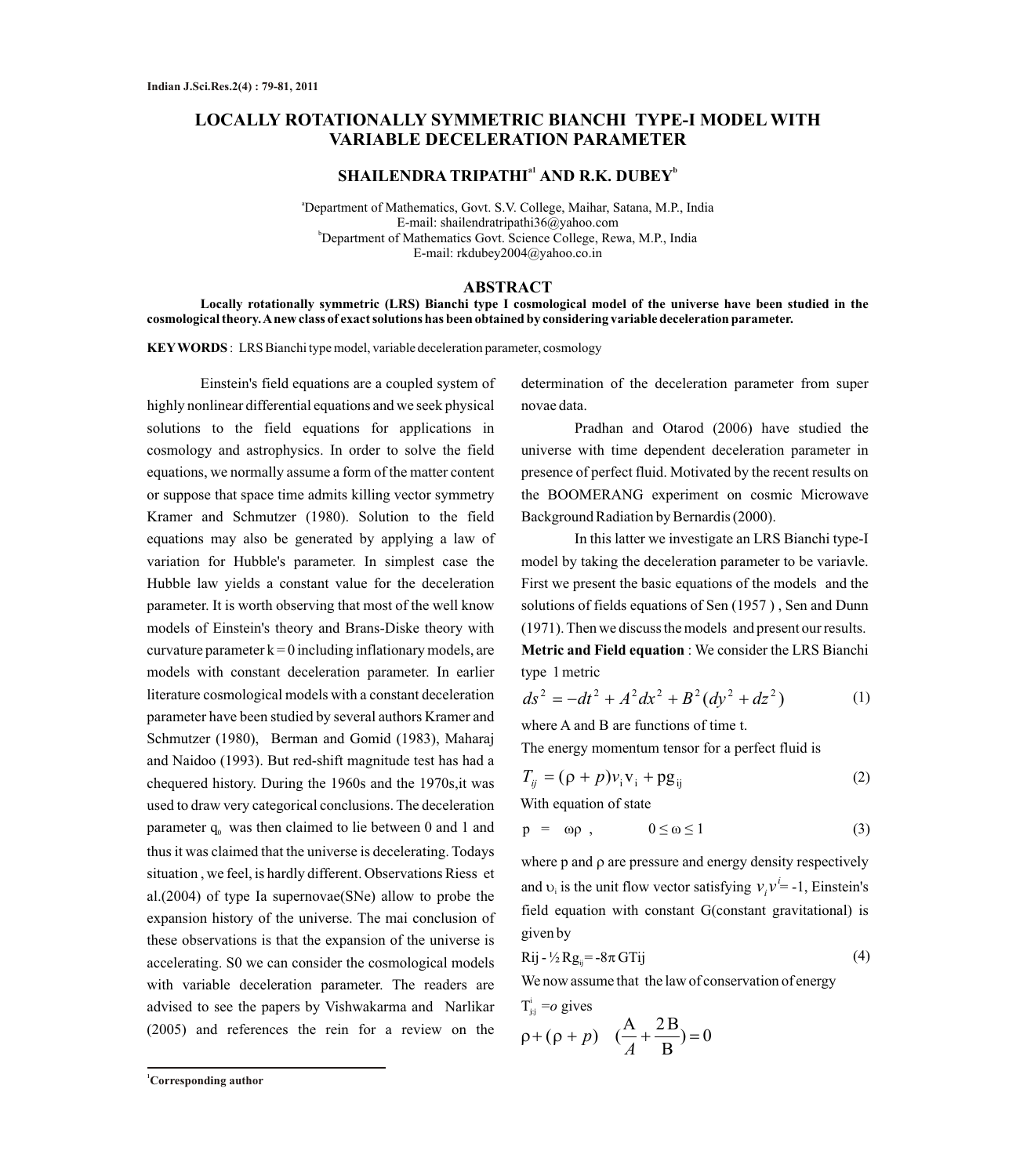$$
\text{or} \qquad \rho + (\rho + p) \left( \frac{3R}{R} \right) = 0 \tag{5}
$$

Using equation  $(3)$  in  $(5)$  we obtain

$$
\rho = \frac{K^3}{R^3 (\omega + 1)}
$$
\n(6) of anisotropy.  
\nFrom equation (13) and (14) we obtain

Einstein's field equation (4) for the metric (1) leads to

$$
2\frac{B}{B} + \frac{B^2}{B^2} = -8\pi G p \tag{7}
$$

$$
\frac{A}{A} + \frac{B}{B} + \frac{AB}{AB} = -8\pi Gp\tag{8}
$$

$$
2\frac{AB}{AB} + \frac{B^2}{B^2} = 8\pi G\rho
$$
\n(9)

Where dots on A, B denote the ordinary differentiation with respect to t and G is the gravitational constant.

Eliminating p and G from equation  $(7)$  and  $(8)$ , we obtain

$$
\left(\frac{A}{A} - \frac{B}{B}\right) + \left(\frac{A}{A} - \frac{B}{B}\right)\left(\frac{A}{A} + \frac{2B}{B}\right) = 0
$$
 (10)

which on integration gives

$$
\frac{A}{A} - \frac{B}{B} = \frac{K}{R^3} \tag{11}
$$

where K is a constant and  $R^3 = AB^2$ 

$$
H = \frac{R}{R} = \frac{\theta}{3}, \quad \theta
$$
 is the volume expansion scalar

Equation  $(6)$ ,  $(7)$ ,  $(8)$  and  $(9)$  can also be written in terms of Hubble parameter H deceleration parameter q, shear and scale factor R as

$$
\rho = k_3 R^{-3(1+\omega)} \tag{12}
$$

$$
H^{2}(2q-1) - \sigma^{2} = 8\pi Gp
$$
 (13)

$$
3H^{2} - \sigma^{2} = 8\pi G\rho
$$
\n
$$
-RR = -2 \left(K_{1}^{2}\right)
$$
\n(14)

Where 
$$
q = \frac{-RR}{R^2}
$$
 and  $\sigma^2 = \frac{K_1^2}{3R^6}$ 

from equation (14), we obtain

$$
\frac{3\sigma^2}{\theta^2} = 1 - 24\pi G\rho
$$

which implies that for  $8\pi G=1$ ,  $G>0$ 

$$
0 < \frac{\sigma^2}{\theta^2} < \frac{1}{3}, 0 < \frac{\rho}{\theta^2} < \frac{1}{3}
$$

therefore the presence of positive G lowers the upper limit of anisotropy.

From equation (13) and (14) we obtain

$$
\theta = -3\sigma^2 - \frac{24\pi G(\omega + 1)\rho}{2}
$$
  
=  $\frac{3}{2}(\omega - 1)\sigma^2 - \frac{9}{2}(\omega + 1)H^2$  (15)

 time evolution and presence of negative G is to halt this It means that the rate of volume expansion decreases during decrease whereas the positive G promotes it.

#### **SOLUTION TO THE FIELD EQUATION**

We consider the deceleration parameter to be variable

$$
q = -\frac{\dot{R}\dot{R}}{\dot{R}^2} = b \text{ (variable)}
$$

above equation may be rewritten as

$$
\frac{\ddot{R}}{R} + b\left(\frac{\dot{R}}{R}\right)^2 = 0\tag{16}
$$

The general solution of equation (16) is given by

$$
\int_{e} \int_{R}^{b} dR dR = t + n \tag{17}
$$

Where n is integrating constant.

In order to solve the problem completely, we have to choose  $\int_{\overline{R}}^{b} dR$  in such a manner that equation (17) be integrable.

Without any loss of generality we consider

$$
\int_{\overline{R}}^{b} dR = I_n L(R)
$$
 (18)

Which does not effect the nature of generality of solution. Hence from equation (17) and (18) we obtain

$$
\int L(R) dR = t+n \tag{19}
$$

Let us consider  $L(R) =$ 1  $2\overline{k_1\sqrt{R+k_2}}$ , where  $k_1$  and  $k_2$  are constants.

Inserting the value of  $L(R)$  into (19) then integrating we obtain

$$
R(t) = \alpha_1 t^2 + \alpha_2 t + \alpha_3
$$
  
\n
$$
We take = \alpha_1 = \alpha_2 = 1 \text{ and } \alpha_3 = 0
$$
  
\n
$$
R(t) = (t^2 + t)
$$
\n(20)